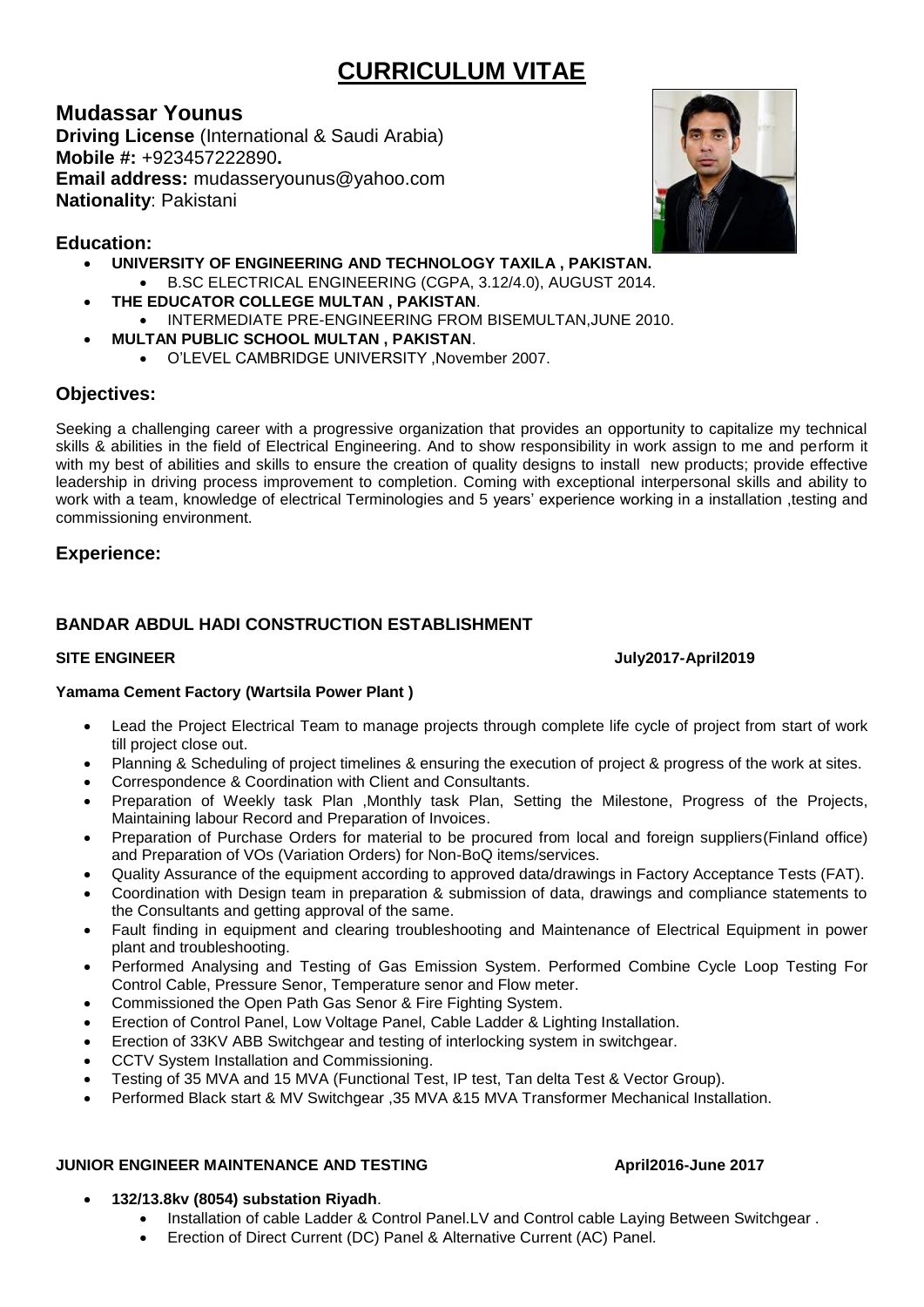#### • **Electroputere Transformer Makkah.**

- Preparation of weekly Erection Plan and Testing Plan managing the Mechanical And Electrical Team in Installation of Transformer of rating 73Mva,40Mva &20Mva.
- Quality Assurance of the equipment according to approved data/drawings in Factory Acceptance Tests (FAT).
- Coordination with Design team in installation and compliance statements to the Consultants and getting approval of the same Design to Client.
- Performed functional testing, Insulation resistance Test and IP index

### • **380kv/110kv Madinah East BSP**

- Executing Designer plan Erection method in 380kv and 550kv circuit breaker, Disconnector, Earthing switch & High speed Earth switch in GIS.
- Assist Electrical Team in managing Cable laying from 380kv GIS to Control room.
- Quality Assurance of the Installation of Cable tray in 380kv GIS Building.
- Assist Engineer in Performing Gas filling in new install 380kv & 550 KV GIS.
- Assist Mechanical Team in Erection of steel support structure inside & outside of GIS.

#### • **380/132/13.8kV substation (9059) unayzah.**

- Planning and Execution of Erection of 380kv ABB switchgear i.e.: Disconnector, Earthing Switches, High speed, Earth switch ,Current Transformer and voltage Transformer.
- Performed and Monitored Current Transformer Ratio test using CT Analyzer, Polarity test of Current transformer, Voltage Transformer. Auxiliary Relay contact test using Sverker780,Contact resistance test using MOM600A,10KV Earth insulation resistance

#### • **132/13.8/33kV substation Atwalah.**

- Provide assist to engineer in performing equipment test in substation. Monitored Current Transformer Looping Test, Polarity test of Current transformer and Voltage Transformer.
- Assist engineer in meeting with timeline given by client in performing and implantation testing Auxiliary Relay contact test using Sverker780. Contact resistance test using MOM600A and 10KV Earth insulation resistance.

### **ANWAR SON ELECTRICAL AND MECHANICAL WORK, MULTAN PAKISTAN.**

#### **JUNIOR ENGINEER MAINTENANCE AND TESTING FEBUARY2015-March2016**

- Developed safety precautions for electrical/mechanical isolation of motors Rated up to 400 KW at 380 Volts.
- Developed Ac single line, three line, wiring, and protection and Control Drawings.
- Assist in preparing disassembling and assembling procedure of motors.
- Performed as found electrical tests for motors including insulation resistance, Polarization index resistance and impedance.
- Assist in replacing defective winding of motors.
- Performed as left electrical/mechanical tests for motors after rewinding/repair.
- Assist in commissioning protection and control of motors including testing of current Transformer, potential transformer.
- Assist in functional test of overload, over/under voltage, over/under current, current unbalance, phase reversal, missing phase, under/over frequency, mechanical jam, short circuit, vibration, winding temperature, bearing temperature, cooling system and soft starting.
- Monitored motor performance under load.

#### **TRAINING SESSION (KAPCO PAKISTAN ) October 2014-January 2015**

- Observe ed troubleshooting of alarm system of gas turbine.
- Observed starting and shutdown of gas turbine and then coupling of steam turbine as a combined cycle unit.
- Observed high voltage contact resistance test on circuit breakers, testing on station batteries.
- Observed test of protection on generator, transformer, bus bars, motors and interlocks of circuit breaker and disconnect.

### **JUNIOR ENGINEER MAINTENANCE AND TESTING July2014-September 2014**

- Assist in decoupling, disassembling, cleaning, assembling, coupling of bearing of motor ratings 400 kilowatt in Nestle Food Kabirwala Pakistan.
- Assist in Earth Resistance Testing at Mahmood Group Power Plant Pakistan.
- Assist in decoupling, disassembling, cleaning, assembling, coupling of bearing of feeding water pump motor rating 1.2 megawatts at 11 kilovolts at LAL-PIR Power Plant Pakistan.